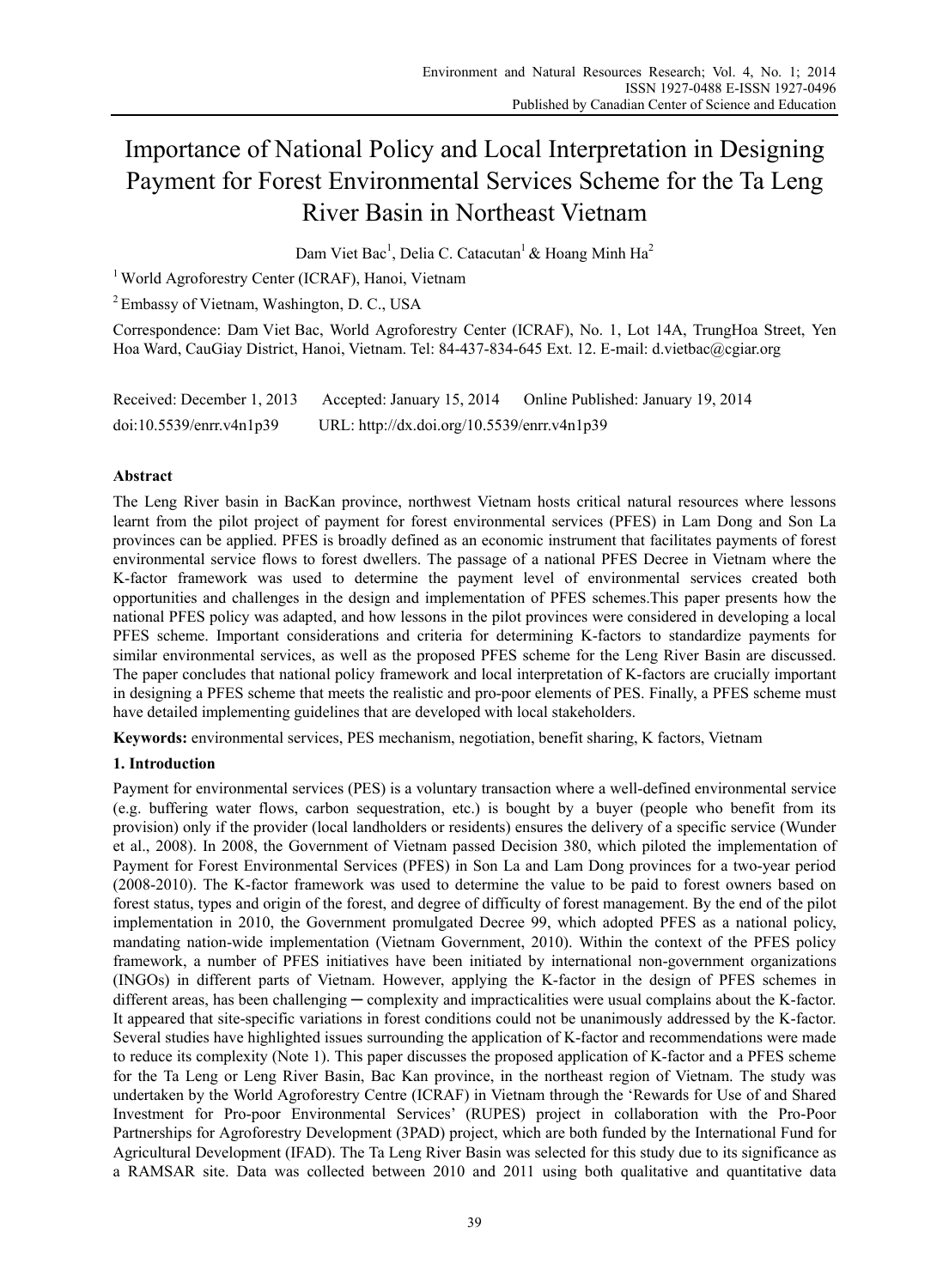gathering techniques.

### **2. Review of PES Concepts**

### *2.1 The PES Concept*

Payment for Environmental Services (PES) is an instrument where those that benefit from environmental service flows reward or pay the environmental stewards. Swallow et al. (2007) defines PES as a range of mechanisms linking ecosystem stewards and environmental services beneficiaries and intermediaries in a market for ecosystem services. Identified ecosystem services included in most market schemes are (i) carbon sequestration; (ii) provision of habitat for endangered species; (iii) protection of landscapes; and (iv) various hydrological functions related to the quality, quantity, or timing of freshwater flows from upstream areas to downstream users. Payments or incentives can be in form of cash or in-kind rewards, such as access to land or markets, capacity building, and recognition of identity and rights (Van Noordwijk et al., 2004).

As an economic instrument, developers of PES schemes should identify a reward level or a contract price reflective of the value of conservation while also compensating landowners for the cost of their foregone opportunity to exploit the resource, otherwise, if the sum is too low, many potential suppliers may not participate because the income from changing the land use could be more than the sum they were offered. But if payment is too high, the conservation budget could be exhausted quickly and the project could fail to deliver an adequate level of environmental service. A more reliable method is required to estimate payments that incorporate both the hidden variables and heterogeneity across the farmers and/or groups of farmers (Hoang & Do, 2011). In line with this thinking, Van Noordwijk and Leimona (2010) introduced four principles for the development of PES schemes: (i) *Realistic*: payment should be linked to measurable change in levels of environmental services; (ii) *Conditional*: payment should be based on performance and, if possible, outcomes; (iii) *Voluntary*: payment should based on free, prior, informed consent of all parties; and (iv) *Pro-poor*: payment should not increase inequity.

Institutions are important for a successful PES system, as they play a fundamental role in supporting all aspects of operation of PES markets, particularly in countries with relatively weak governance structures (Alana et al., 2009). Five context-specific factors influence a successful take-off of PES in Asia: (i) diverse governance structures and regulatory frameworks; (ii) risk of high transaction costs from high population density and low land holdings per capita; (iii) weak property rights for forest and agricultural land; (iv) insufficient hydrological data and understanding of watershed services; and (v) low awareness of PES (Alana et al., 2009; Huang & Upadhyaya, 2007).

# *2.2 Payments for Forest Environmental Services (PFES) in Vietnam*

Through Decision 380/2008/QD-TTg, the Government of Vietnam started a pilot program for PFES in 2008, which was followed by nationwide implementation of PFES at the beginning of 2011, pursuant to Government Decree 99, which laid the legal foundation for provinces to demand hydropower, water and tourism companies to pay a certain percentage of their income to relevant environmental services providers. The types of forest eligible for PFES are protection, special-use, and production forests. Table 1 shows the forest environmental services, ES users, and the payment levels, which are to be determined using the K- factor formula, as shown below. The basic financial flow for PFES in Vietnam according to Decree 99 is shown in Figure 1. The payment level (payment to households contracted for forest protection) is calculated based on the K-formula:

| The amount of payment to an                                | Norm of payment |                                                           |          |
|------------------------------------------------------------|-----------------|-----------------------------------------------------------|----------|
| environmental service (ES) = for one ha of forest $\times$ |                 | Area of forest managed and<br>used by an ES provider (ha) | K factor |
| provider in a year (VND)                                   | (VND/ha)        |                                                           |          |

# Where:

Norm of payment for 01 hectare of forest (VND/ha): is determined by the total amount of payment for forest environmental services (after subtracting the reasonable management costs);

Forest area used and managed by ES providers of the forest environmental services: is the area allocated, leased, contracted for a long term the forest use right at the time of declaration for payment;

Factor K: Shall be determined based on the following factors: (i) Forest status (ability to provide forest environment services); (ii) Type of forest (special-use, protection or production); (iii) Origin of forest (natural forest, planted forest); Unfavorable and favorable conditions for forest protection (social and geographical factors).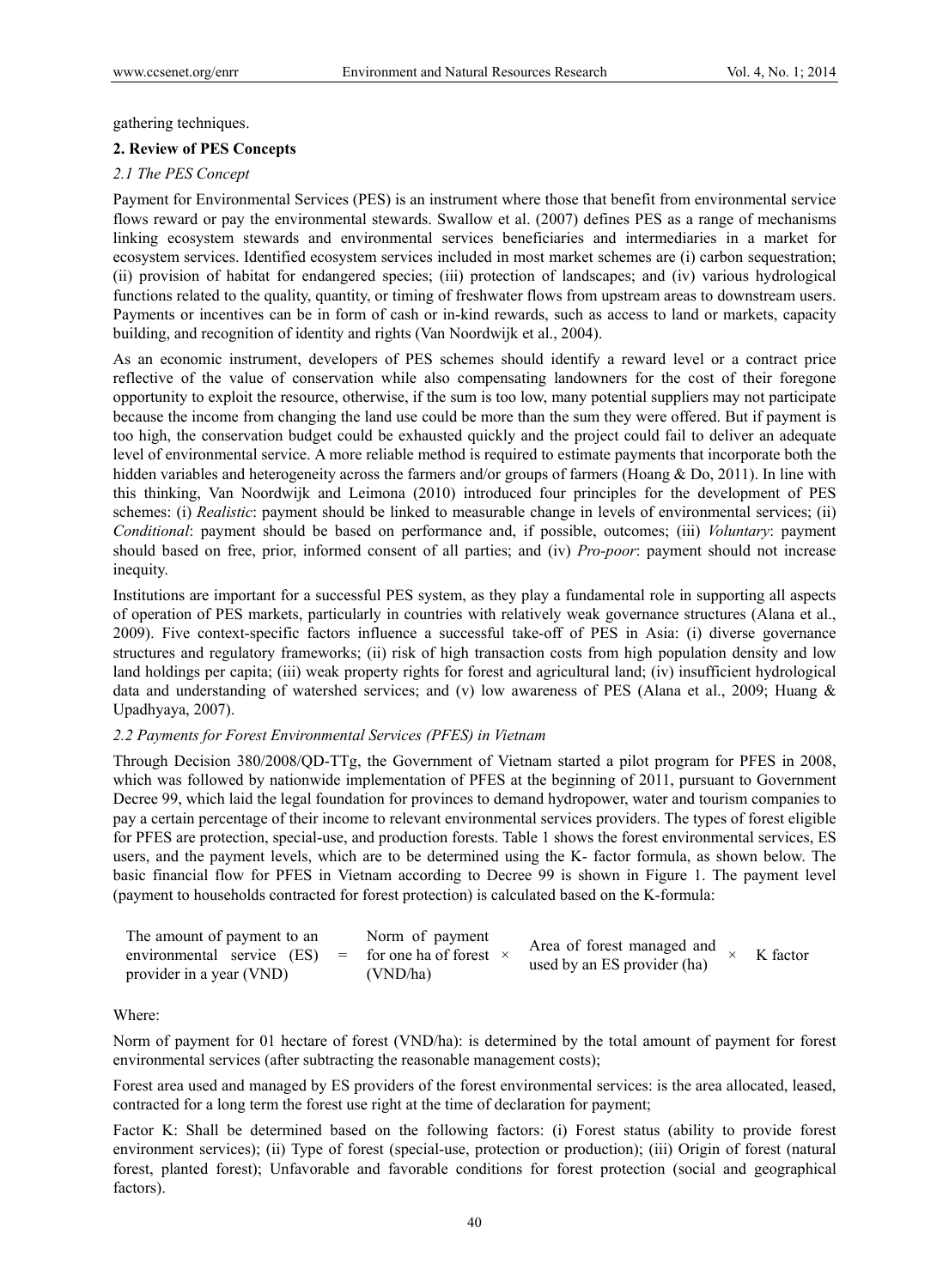The K-factor formula differentiates the amount of payments made to forest owners, which is to be decided by the Provincial People's Committees (PPCs) in accordance with local conditions. Four types of K factors have been applied: (i) K1- Status of forest; (ii) K2- Forest types/purposes; (iii) K3- Origin of forest; and (iv) K4- Degree of difficulty in forest protection, including social and geographic factors. Simplistically, K-factor refers to the criteria to be used in determining the payment level, with values assigned to each. As mentioned earlier, the provinces of Son La and Lam Dong were selected for piloting PFES from 2008 to 2010 under the guidance of Decision 380.

|  | Table 1. Types of forest environmental services covered by the PFES Programme and level of payments |  |  |  |  |
|--|-----------------------------------------------------------------------------------------------------|--|--|--|--|
|  |                                                                                                     |  |  |  |  |

| Service Users                                                   | <b>Forest Environmental Services</b>                                                                                                              | Level of Payment                                      |  |
|-----------------------------------------------------------------|---------------------------------------------------------------------------------------------------------------------------------------------------|-------------------------------------------------------|--|
| Hydropower companies                                            | Protection and prevention of soil erosion and sedimentation<br>in reservoirs, rivers and stream beds; regulating and<br>maintaining water sources | $20VND/kWh$ $(0.1$US)$<br>cent/kWh)                   |  |
| Organizations and<br>individuals engaged in<br>tourism business | Protection of natural landscape and conservation of<br>biodiversity                                                                               | $1-2\%$ of profits                                    |  |
| Clean water production<br>and supply companies                  | Regulation and maintenance of water sources for clean<br>water production                                                                         | $40$ VND/m <sup>3</sup><br>$(0.2$ SUS<br>cent/ $m3$ ) |  |
| Industrial production<br>companies                              | Regulation and maintenance of water sources for production                                                                                        | No detailed regulation                                |  |
| No detailed information                                         | Absorbing and storing $CO2$ ; conserving aquaculture<br>environments, natural seeds, feeds and genetic biodiversity                               | No detailed regulation                                |  |

Source: Decree No. 99/2010/ND-CP on PFES, Vietnam Government (2010).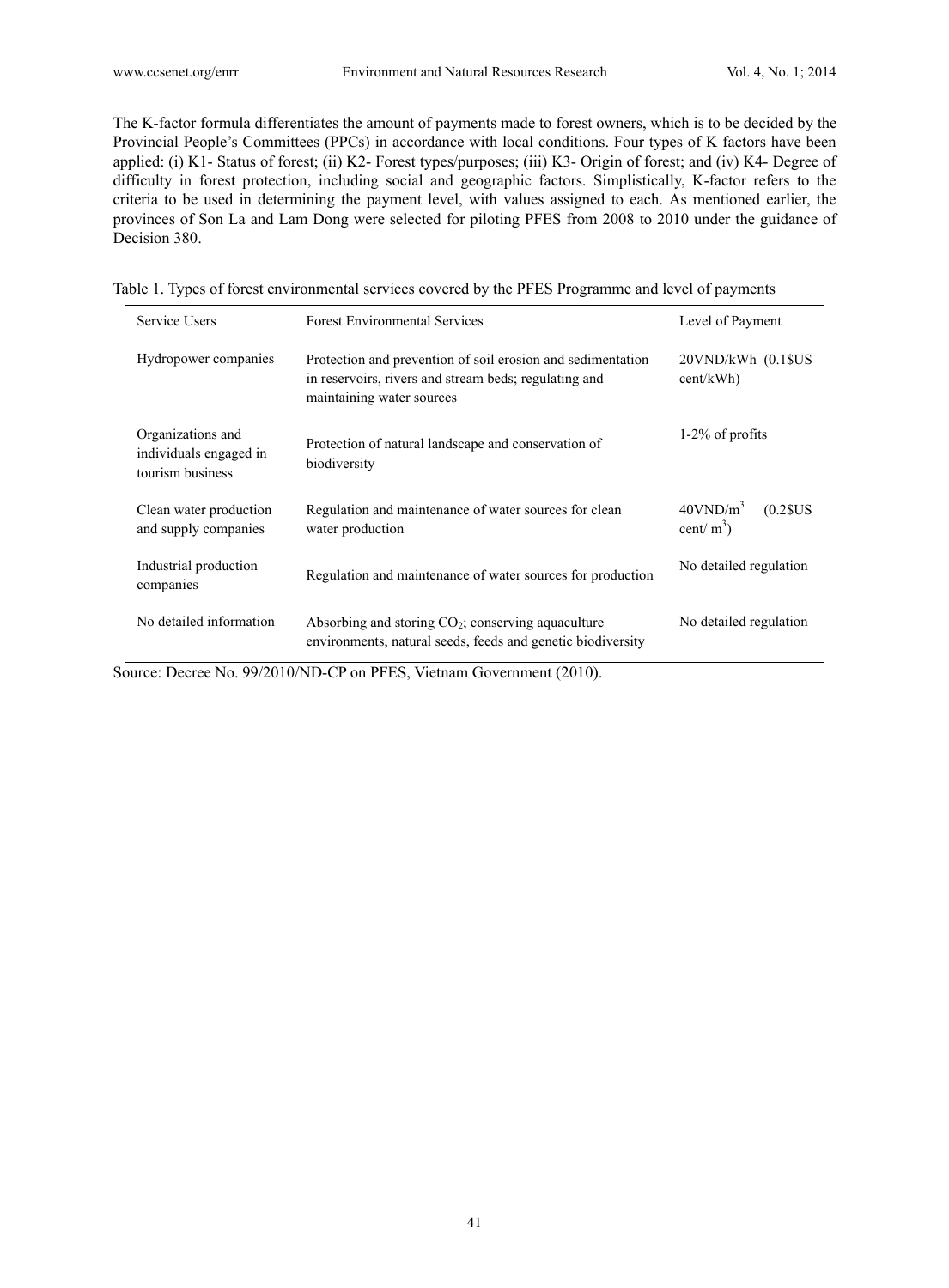

- C REDD+ fund from international community.
- 1 Payment identification per forest areas of river basin providing water ES.
- 2 & 3 Payment identification to forest owners or contracting bodies through K factors.

Figure 1. The basic financial flow for PFES in Vietnam according to Decree 99 (Source: Decree 99/2010/ND-CP)

The national PFES policy (Decree 99) was formulated based on lessons learnt from the two-year pilot PFES Program in 2008-2010. The Ministry of Agriculture and Rural Development (MARD) was tasked to formulate the Decree to provide further implementation guidance. The user fee for every 1KWh of electricity generated by hydropower companies is VND 20 (US\$0.1) and VND 40/per  $m<sup>3</sup>$  (US\$0.2 cent) for commercial drinking water. This amount was decided upon by the Legislation Department of MARD based on existing literature during the formulation of Government Decision No. 380/QD-TTg (Vietnam Government, 2010).

Furthermore, Vietnam is amongst few pilot countries of the United Nations' Reducing Emissions from Deforestation and forest Degradation (UN-REDD) programme. Since the national PFES policy preceded the UN-REDD programme, it was suggested that the institutional structure for a REDD+ Fund in Vietnam should be based on the existing structure of Vietnam's Forest Protection and Development Fund (Figure 1), which was created in part to manage PFES revenues (UN-REDD Vietnam, 2010). Specifically, it was suggested that REDD+ revenues will be managed through a sub-fund of the FPDF. Epule et al. (2013, 2014) mentioned that as a mechanism of PFES that enables tree planters to absorb the shocks experienced due to incomes lost due to deforestation and small scale forestry, REDD reinforces the enabling conditions for successful reforestation.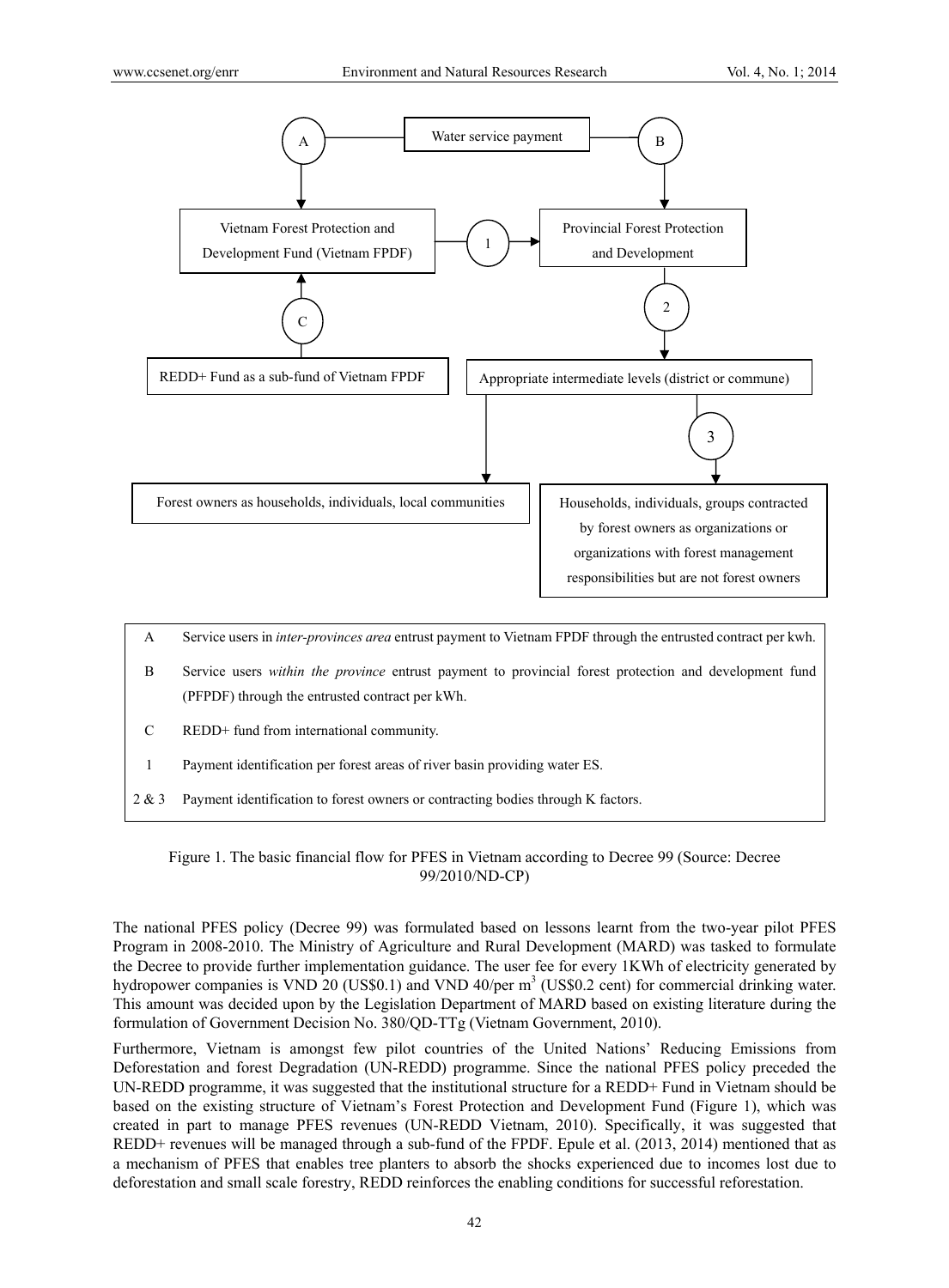# *2.3 Challenges and Lessons Learnt in the Pilot Implementation of PFES in Son La and Lam Dong Provinces*

### 2.3.1 K-Factors

In Son La, the K-factor was applied based on the origin of the forest (e.g., natural, plantation) and type of forest (protection, production, special use), whereas magnitude of forest impact in addition to the four K-factors was employed in Lam Dong province. But because there was no clear or updated data on status of forest development, and despite efforts to measure indirect forest values to unpack the K-factors into several sub K-factors, variations of forest status could still not be determined, making it more difficult to apply the K-factors as defined in Decision 380. Moreover, as a new concept, the K-factor was very difficult to interpret and implement even by PFES implementers; in the end, the K-factor was assumed to be '1'  $(K1*K2*K3*K4 = 1)$  and payments were made uniformly to ES sellers in both provinces. Households in Son La and Lam Dong received, on average, US\$5.6/ha in 2009 and between US\$9.0/ha and US\$12.7 in 2010, despite differences in forest type, origin, status and difficulty in forest management. Furthermore, the contracted households were not entitled to choose which forest to protect. Those who protected the more accessible part of the forest were of advantaged compared to households who conducted protection activities deep in the forest (Hoang & Do, 2011). In other words, there was no spatial consideration of the payment. Monitoring activities were also limited or not sustained, as the monitoring scheme was complex, costly and inefficient. Since the very beginning of the pilot PFES, implementers in both pilot provinces have had challenges--they fervently complained about applying the K-factor formula and offered several suggestions to ease its implementation. But due to lack of examples by which they can refer to, they ended up over-simplifying the PFES scheme, relegating the essence of the K-factor framework. As this study suggests, modifying the K-factor framework based on local stakeholders' conditions and preferences provide ease in designing a local PFES scheme.

### 2.3.2 Conditionality

Conditionality means that payments are made only if the service provider complies with the contract. To receive payment for their services, environmental service providers must commit to forest protection, attested to by both forest owners and the commune authority. The contract should also specify that both forest managers or owners and service provider household (individual or a group) must comply with regulations on the monitoring mechanisms. Enforcing conditionality in PES schemes requires supportive policy and legal framework, effective monitoring and sanctioning non-compliance. However, due to difficulties encountered in differentiating payment levels using the K-factor formula, the pilot PFES in Son La and Lam Dong applied a uniform payment to ES sellers, assuming that all forests are the same. This move was reinforced by sheer difficulties of PFES implementers to enforce 'conditionality' without an effective monitoring system, which would entail additional costs to the PFES pilot scheme if they were to set up one. Low or absence of conditionality is often a characteristic of government-led PES prototypes, which have the advantage of lower start-up costs and administrative cost efficiency. As the study in the Ta Leng River Basin suggests, conditionality of PFES scheme can be enhanced by getting local stakeholders' buy-in of the PFES concept.

### 2.3.3 Addressing Poverty

Markets for ecosystem services are not primarily intended to reduce poverty, but rather to generate new funding for and reduce the costs of achieving conservation goals. The Vietnamese pilot PFES policy however, emphasized poverty reduction as an objective. In fact, it is envisioned to increase household incomes from forest protection (Luan, 2011); hence, the contracted households were to be selected based on poverty criteria and preference was given to ethnic minorities. However, in Son La, poverty reduction could not be achieved since the poorest households were either landless or were managing smaller forest areas. It was recognized that a pro-poor PFES scheme can be clearly linked with poverty reduction targets and goals, and involve landless individuals. Payments must be sufficient to interest poor ES providers, and a margin over and above the provision costs may have to be paid. Conversely, fixed rates could put large rents in the pockets of poor, low-cost service providers and improve their welfare substantially. But low-cost providers are not always poor, so fixed payments for PES is also not recommended as a poverty alleviation strategy, where efficiency losses can be significant. Our study in Ta Leng River Basin suggests that engaging local stakeholders or ES providers in determining and designing a PFES scheme is a necessary step in addressing the poverty goal of PFES.

# 2.3.4 Lack of Understanding of Roles by ES Sellers

Since the government has been implementing massive reforestation projects, local people could not differentiate their role in the PFES scheme from that of being contractees of reforestation activities or recipients of cash or input subsidies for tree planting and forest protection activities. Forest-dependent people could not see themselves as ES sellers and could thus not appreciate their role, which lend themselves to being passive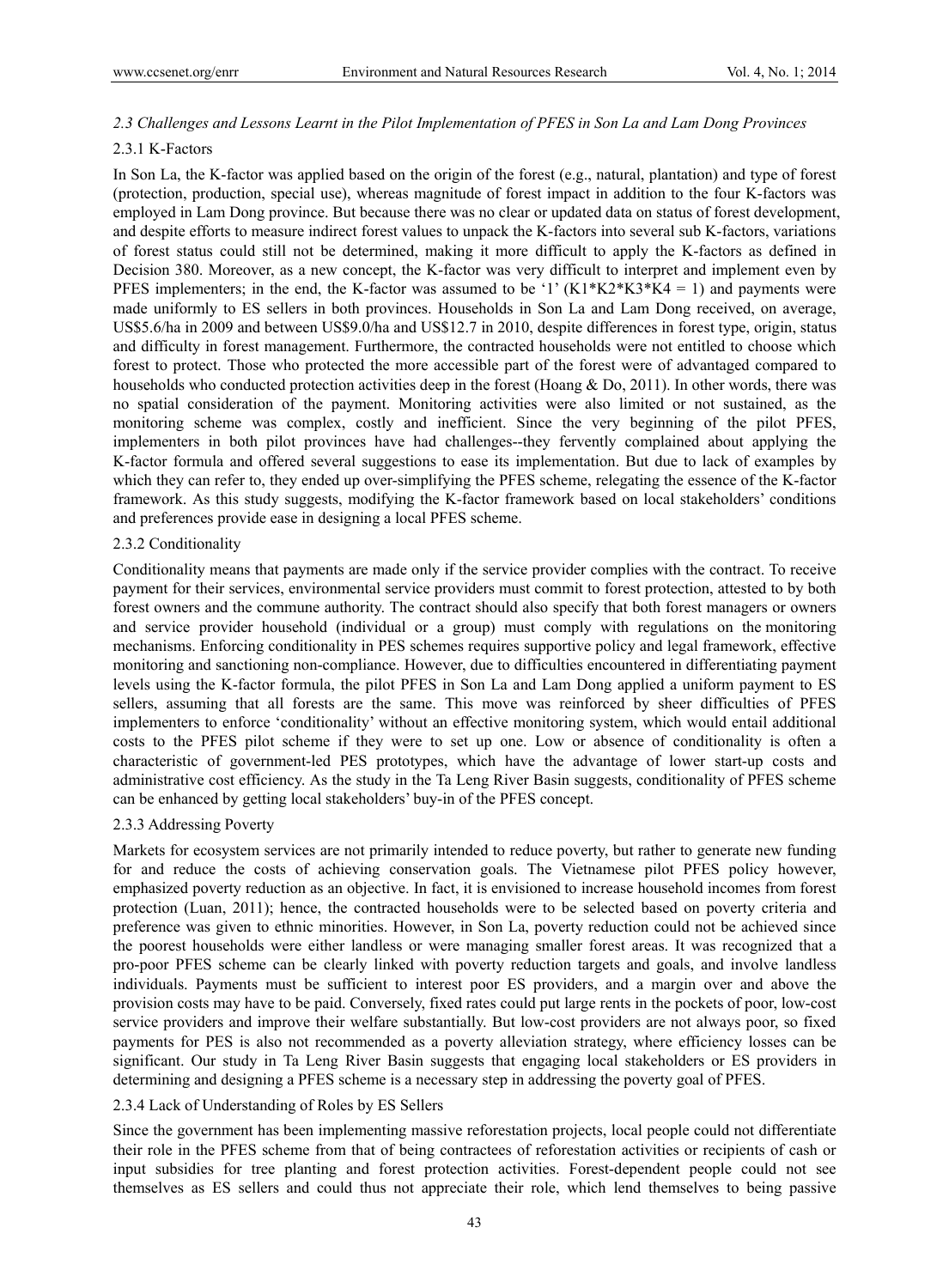participants of the scheme. Appreciation of their roles as ES sellers is highly important so that they develop a deeper commitment and can actively participate in the PFES scheme. Furthermore, Epule et al. (2013) discussed the importance of population involvement in both the design and implementation of reforestation projects as a major contributor to success in tree planting. Here we suggest that monetary payments for ES should be accompanied with sensitization and capacity building activities, so that providers assimilate and become committed to their roles.

# **3. Methodology**

# *3.1 Site Description*

Ta Leng River Basin is wholly contained within the Nang River basin, in Bac Kan province, in the northeast region of Vietnam (Figure 2). Bac Kan province is about 170 kilometers north of Hanoi, the country's capital and 200 kilometers south of the border with China. The topography of the area is complex, with many valleys, hills and rocky mountains. The total population of Bac Kan province in 2009 was 296,500 with main ethnic communities being Tay, Kinh, and Dao. Poverty in Bac Kan province is amongst the highest in Vietnam (MoLISA, 2011). Agriculture and forestry are the main sources of livelihoods. Bac Kan's forests are classified into three main types, namely protection, production and special use wherein, an estimated 65.64% is production forest, 28.53% protection forest and 5% under 'special use (DoNRE, 2011).

The province is host to highly significant ecosystem, the Ba Be National Park, which is a Ramsar site and an ASEAN Heritage Park. Covering an area of 10,048 hectares, Ba Be National Park supports the only significant natural mountain lake in the country and is the most important wetland in Vietnam. Ba Be Lake provides water for irrigation during the dry season and helps mitigate flood from four rivers during the wet season. Threats to the site include infrastructure development, bird hunting, water pollution, and forest clearance for agriculture production (The Ramsar Convention, 2012).

Na Hang and Ta Leng River Basins are two watersheds of Ba Be that were identified by scientists at the World Agroforestry Centre (ICRAF-Vietnam) as potential sites for developing a PES scheme to enhance watershed functions. Rapid Hydrological Appraisal (RHA) was conducted to define the buyers and sellers of watershed services in the basin. RHA is an integrated tool that is used to assess the hydrological functions of a watershed in relation to land use, which helps to bridge the often constrained communication gap between three types of knowledge on watershed functions namely, local ecological knowledge, public and policy-shapers ecological knowledge; and modeler/scientist ecological knowledge. Specifically, the Ta Leng River watershed lies in the valley of the Phiabjooc mountain of Ba Be District with a total area of 16,708 hectares. The topography is sloping with many small tributaries to the river. The population is around 15,000, of which, 80% are ethnic people.



Figure 2. Ta Leng River Basin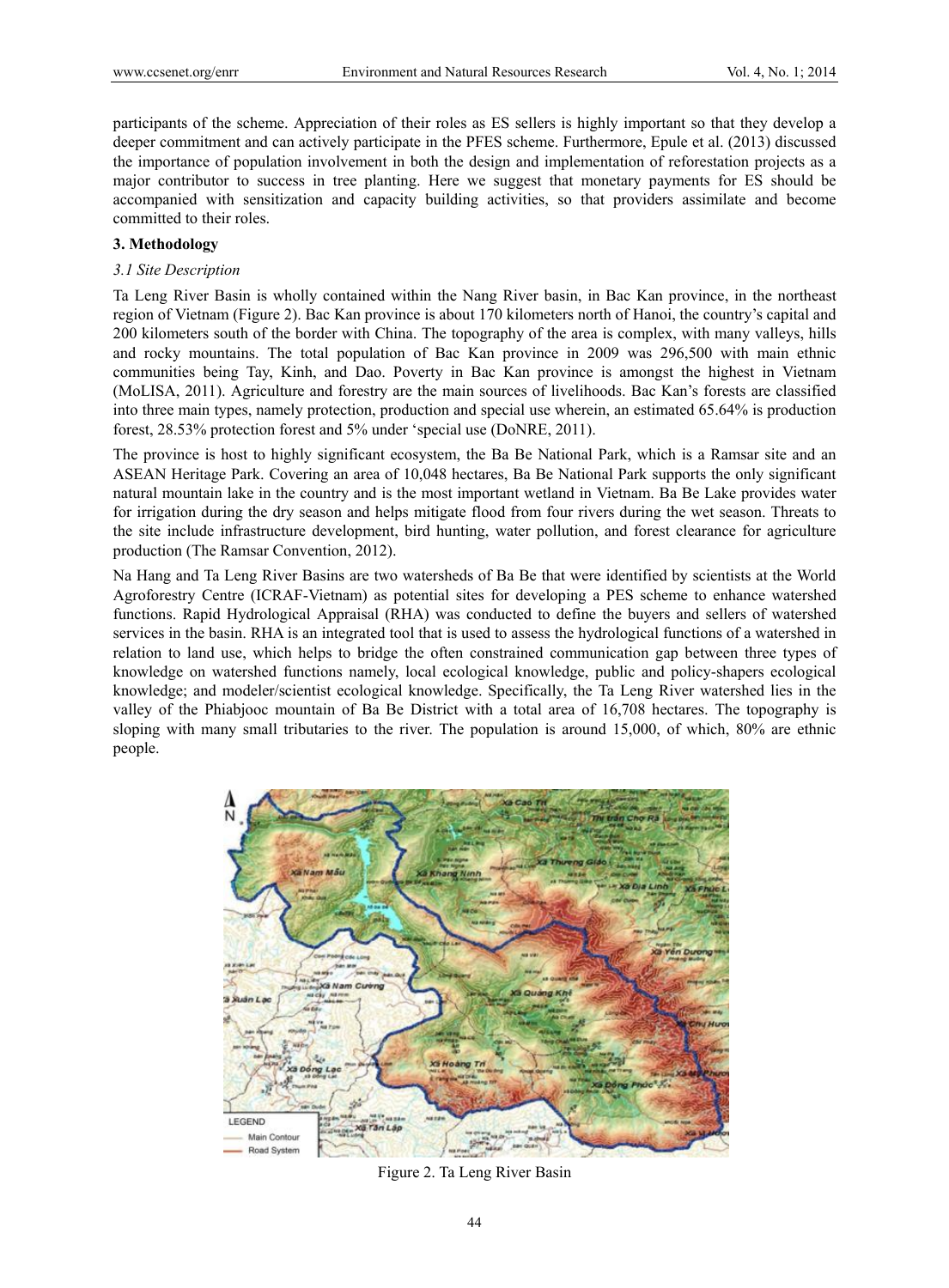### *3.2 Data Collection and Analyses*

The study involved three key steps, namely understanding the national PFES context in Vietnam, participatory RHA, and PFES design as the final step (Table 2). Several policy documents were reviewed to understand the national context of PFES (Table 3). To comprehensively and effectively assess the suitability of, and to develop a prototype PFES mechanism for the Ta Leng River Basin that can be potentially adopted in other provinces or nationally, RHA which includes several tools, was used to generate and interpret diverse knowledge systems such as local, scientific and public-policy makers knowledge over land use patterns and their relations to watershed functions. Such tools include, GIS-based land cover analyses and Participatory Landscape Analysis (PaLA), which was designed through packaging appropriate Rapid Rural Appraisal/Participatory Rural Appraisal (RRA/PRA) tools/methods in combination with agro-ecological analysis to capture local knowledge relevant at different temporal and spatial scales. PaLA can be used in scoping studies and for awareness raising among community members on problems and issues connected with ecological and administrative boundaries. In addition, Participatory Analysis of Poverty, Livelihoods and Environment Dynamics (PAPOLD) was also conducted to capture specific issues and there linkages. PAPOLD is not only participatory, but also dynamic and comparable. It is a refinement of the Stages of Progress (SoP) developed by Anirudh Krishna of Duke University in the USA that was modified by ICRAF Vietnam and applied to find out: (i) local perceptions related to environmental issues; (ii) environmental 'hot spots' in the watershed area; (iii) poverty conditions and related social economic environmental issues; and (iv) factors that contribute to environmental service changes, (v) Potential mechanisms for PES. To elicit public-policy makers knowledge and preferences, a series of stakeholders' consultation workshops were organized in Bac Kan province and in Hanoi City during the PFES development process (from October 2010 to October 2011), which contributed not only in ensuring the suitability of the PFES scheme to local conditions, but also to building local capacity for successful implementation. The last step of RHA, which is the hydrological modeling was however, not applied in the study due to limited hydrological data in the Basin.

| Research steps                                                                                       | Methods                                                                                |  |  |  |  |
|------------------------------------------------------------------------------------------------------|----------------------------------------------------------------------------------------|--|--|--|--|
| Step 1. Literature review to understand the national PES perspective.                                |                                                                                        |  |  |  |  |
| Understanding local and national perspectives on<br><b>PFES</b>                                      | Literature review of the pilot PFES implementation<br>(Catacutan, 2012)                |  |  |  |  |
|                                                                                                      | Scoping study for K-factor identification                                              |  |  |  |  |
|                                                                                                      | Surveys in Son La, Lam Dong and Thua Thien Hue<br>provinces                            |  |  |  |  |
|                                                                                                      | Policy dialogues with national and provincial leaders<br>in Bac Kan                    |  |  |  |  |
| Step 2. Rapid Hydrological Appraisal (RHA)in Bac Kanprovince.                                        |                                                                                        |  |  |  |  |
| Understanding land use patterns in the basin                                                         | Land cover analysis                                                                    |  |  |  |  |
| Analysis<br>downstream<br>of<br>upstream<br>and<br>interactions                                      | Participatory landscape analysis (PaLA)                                                |  |  |  |  |
| Identifying livelihood options to estimate the<br>opportunity costs for PFES at community level.     | Participatory Analysis of Poverty, Livelihoods and<br>Environment Dynamics (PAPOLD)    |  |  |  |  |
|                                                                                                      | In-depth case studies                                                                  |  |  |  |  |
| Step 3. Designing the Ta Leng River PFES scheme.                                                     |                                                                                        |  |  |  |  |
| Using data obtained from steps 1 and 2, this<br>stepincludes<br>elicitation,<br>brainstorming<br>and | Focus group discussions with village, commune,<br>district and provincial stakeholders |  |  |  |  |
| building consensus on the design of PFES<br>scheme, and involves three sub-steps                     | Key informant interviews with<br>national<br>and<br>provincial stakeholders            |  |  |  |  |

Table 2. Research steps and methods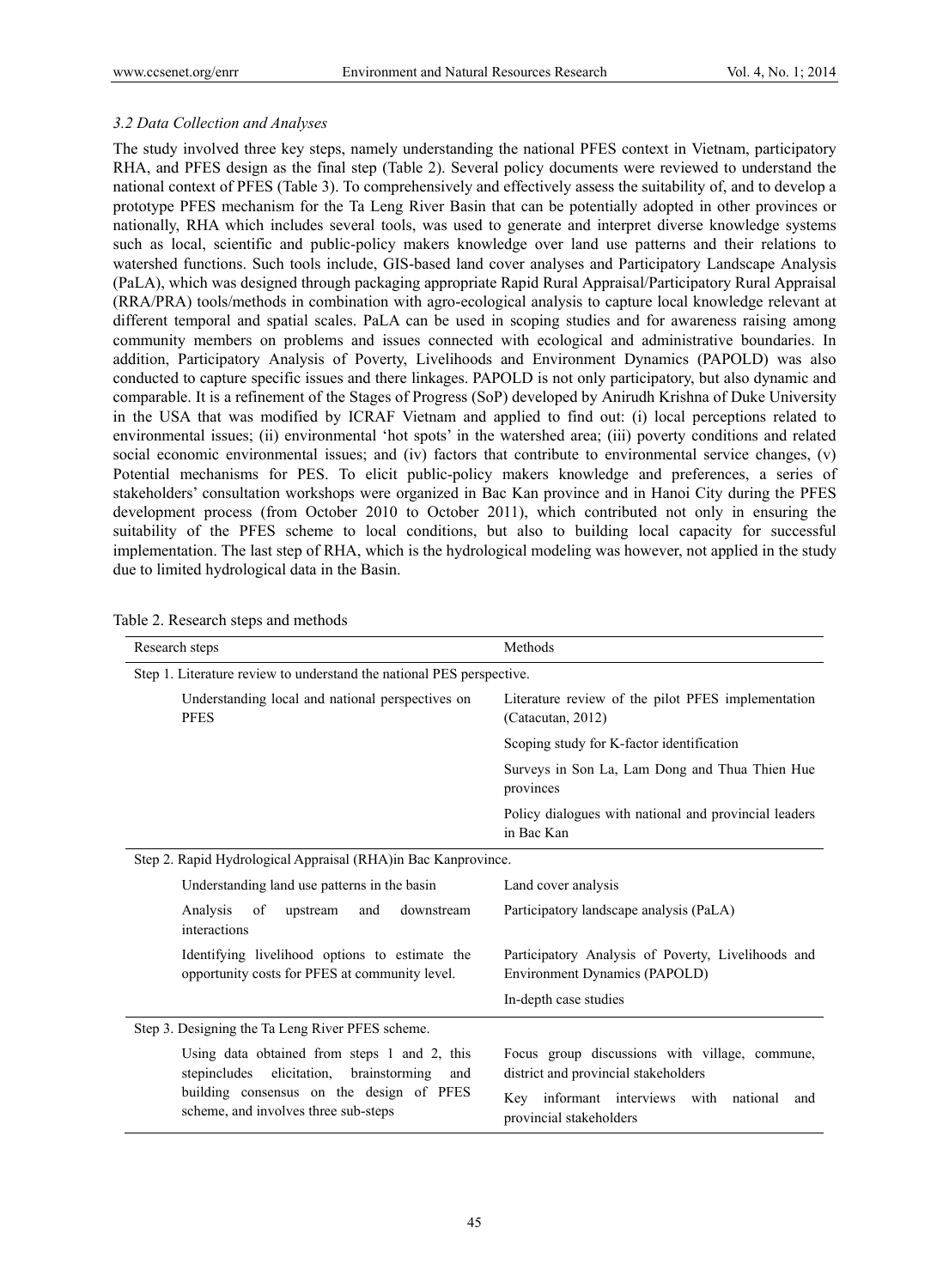# Table 3. Policy documents reviewed in the study

| Year | Documents                                                                                                                                                                                                                                                 |
|------|-----------------------------------------------------------------------------------------------------------------------------------------------------------------------------------------------------------------------------------------------------------|
| 2003 | Law No. 13/2003/QH11 dated on 26/11/2003 of National Assembly on Land Law 2003                                                                                                                                                                            |
| 2004 | Decree No. 181/2004/ND-CP dated on 29/10/2004 of the Government on implementation of the Land Law                                                                                                                                                         |
| 2004 | Law No. 29/2004/QH11 dated on 3/12/2004 of National Assembly on Forest Protection and Development Law                                                                                                                                                     |
| 2006 | Decree No. 23/2006/ND-CP dated 3/3/2006 of the Government on the implementation of the law on forest protection<br>and development                                                                                                                        |
| 2006 | Decision No. 174/2006/QD-TTg dated on 28/7/2006 of Prime Minister approving the overall scheme on protection and<br>sustainable development of ecological environment and landscape of The Cau River basin (six provinces, including Bac<br>Kan province) |
| 2008 | Decree No. 120/2008/ND-CP dated on 1/12/2008 of the Government on river basin management                                                                                                                                                                  |
| 2008 | Decree No. 05/2008/ND-CP dated on 14/01/2008 of the Government on Forest Protection and Development Fund                                                                                                                                                  |
| 2008 | Decision No. 111/2008/QD-BNN dated on 18/11/2008 of Ministry of Agriculture and Rural Development on regulations<br>on organization and operation of Forest Protection and Development Fund at provincial level                                           |
| 2008 | Decision No. 114/2008/QĐ-BNN dated on 28/11/2008 of Ministry of Agriculture and Rural Development on setting up<br>Vietnam Forest Protection and Development Fund.                                                                                        |
| 2008 | Decision No. 128/2008/QĐ-BNN dated on 31/12/2008 of Ministry of Agriculture and Rural Development on regulations<br>on organization and operation of Vietnam Forest Protection and Development Fund                                                       |
| 2008 | Decision No. 380/QD-TTg dated on 10/04/2008 of the Government on forest environmental services payment (period of<br>2008-2009)                                                                                                                           |
| 2008 | Resolution No. 30a/2008/NQ-CP dated on 27/12/2008 of the Government on the support program for fast and<br>sustainable poverty reduction in 61 poor districts.                                                                                            |
| 2009 | Circular No. 34/2009/TT-BNNPTNT dated 10/6/2009 of Ministry of Agriculture and Rural Development on criteria for<br>forest identification and classification                                                                                              |
| 2009 | Decree No. 99/2009/ND-CP dated 02/11/2009 of the Government on sanctioning administrative violations in forest<br>management, forest protection and forest product management                                                                             |
| 2010 | Decree No. 99/2010/NĐ-CP dated on 24/09/2010 of the Government on policy for forest environmental services<br>payment                                                                                                                                     |
| 2010 | Decision No. 2284/QĐ-TTg dated on 13/12/2010 of the Government on approving proposal on implementing Decree<br>99/2010/ND-CP of the Government dated on 24/9/2010 on forest environmental services payment                                                |
| 2012 | Circular No. 85/2012/TT-BTC dated on 25/5/2012 of Ministry of Finance on guiding financial management for Forest<br>Protection and Development Fund                                                                                                       |
| 2011 | Decision No. 135/QĐ-BNN-TCLN dated on 25/01/2011 of Ministry of Agriculture and Rural Development on<br>approving implementation plan for proposal on implementing Decree 99/2010/NĐ-CP on PFES                                                           |
| 2011 | Circular No. 80/2011/TT-BNNPTNT dated on 23/11/2011 of Ministry of Agriculture and Rural Development on guiding<br>methods to determine payment for forest environmental services                                                                         |
| 2012 | Circular No. 60/2012/TT-BNNPTNT dated on 9/11/2012 of Ministry of Agriculture and Rural Development on<br>regulating principles and methods to determine forest area in the watershed for forest environmental services payment.                          |
| 2012 | Inter-Circular No. 62/2012/TTLT-BNNPTN-BTC dated on 16/11/2012 of Ministry of Agriculture and Rural<br>Development and Ministry of Finance on guiding management and utilization of funds collected from forest<br>environmental services payment.        |
| 2012 | Circular No. 20/2012/TT-BNNPTNT dated on 7/05/2012 of Ministry of Agriculture and Rural Development on guiding<br>order and procedures for acceptance check and making payment for forest environmental services                                          |
| 2012 | Decision No. 119/QD-TCLN-KHTC dated on 21/03/2012 of VNFOREST on provisional regulation on procedures for<br>establishing contracts on payment for forest environmental services                                                                          |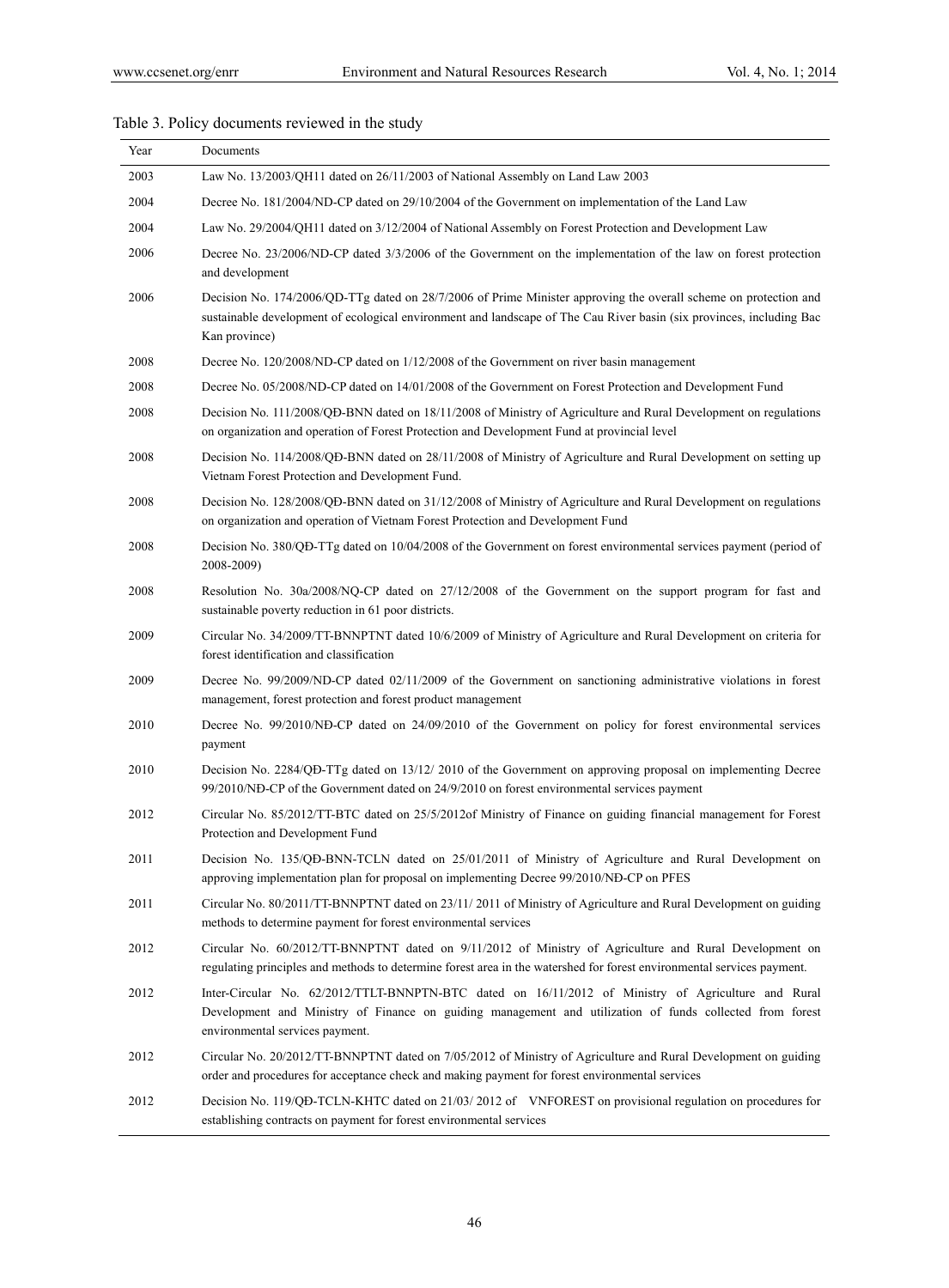### **4. Results and Discussions**

### *4.1 PFES Stakeholders*

The provincial, district and commune governments were mobilized to implement the pilot PFES in Son La and Lam Dong provinces. Water supply and hydropower companies, as well as nine tour agencies in both provinces were identified as ES beneficiaries. Households, meanwhile, were the main forest owners, ES providers and ES payment recipients. The government in this case, acted as 'intermediary' between ES sellers and buyers.

### *4.2 Upstream and Downstream Interaction in the Ta Leng River Basin*

Land cover analyses showed that the forest cover is denser in the lower portion of the basin, contrary to local peoples' notion that poor forest cover upstream of the Ta Leng River Basin affects downstream water quantity. Comparative analyses of issues identified by stakeholders in three villages in Dong Phuc, Quang Khe and Nam Mau communes are shown in (Table 4). Of the 17 sub-catchments found in Quang Khe and Dong Phuc communes within the Ta Leng River Basin, two were subjected to further investigation, in relation to the above claim. Through spatial and temporal analyses, it was found that within each sub-catchment, water availability in downstream villages depends not only on the forest cover in upstream villages, but also on the area under terraced rice cultivation. The size of rice fields in upper villages can be linked to low water quantity downstream— the larger the terraced rice fields in upstream villages, the less water was found downstream. Soil erosion was also pervasive everywhere, from upstream to villages downstream of the Ta Leng River Basin. Strong waterflows have caused riverbank erosion that destabilized the riparian area. Stakeholders also raised concerns on drought during the dry season and flooding in the rainy season. Forest protection and conservation were considered long-term solutions for maintaining water supply both by upstream and downstream villagers, while building irrigation channels for efficient distribution and utilization of irrigation water was suggested as a quick-fix solution to the problem of water scarcity in downstream villages.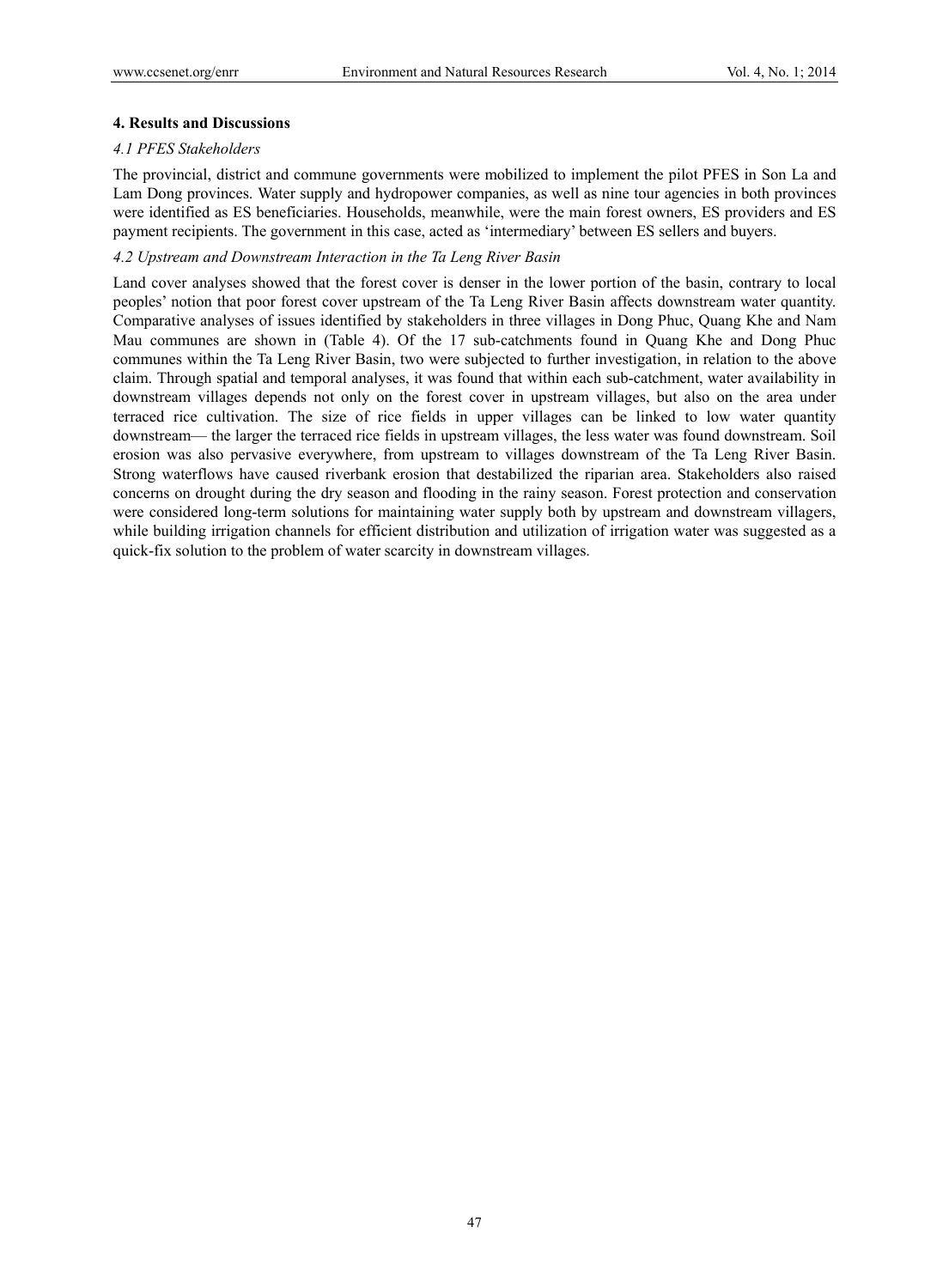|                                                           | Cho Leng village (middle), Quang      | Pac Ngoi village (downstream), Nam       |  |
|-----------------------------------------------------------|---------------------------------------|------------------------------------------|--|
| Ban Chan village (upstream), Dong Phuc commune            | Khe commune                           | Mau commune                              |  |
| Lack of water for cultivating two season rice due to      | Lack<br>of<br>waterwas<br>found<br>in | Flooding during the rainy season         |  |
| lack of irrigation system in the village. Agricultural    | upstream villages                     |                                          |  |
| cultivation depends mainly on rainwater                   |                                       |                                          |  |
| Cultivated area of downstream villages is larger than     | Lack of land for cultivation          | Intensified rice field and exploit land  |  |
| upstream villages                                         | Paddy rice 2 seasons per year in      | newly formed in the river bank           |  |
| New terrace paddy rice (agricultural land use per         | some areas only (agricultural land    | Most of households have no paddy         |  |
| capita, 300-500m2/capita)                                 | use per capita, 300-500m2/capita)     | land                                     |  |
| Shifting cultivation (3-4 years for cassava and 2-3       |                                       | No terrace fields                        |  |
| years for maize); Use of more fertilizers (two times      |                                       | Minimal use of fertilizer                |  |
| per year) and cultivated on larger areas.                 |                                       |                                          |  |
| More fertile land was found in upstream                   |                                       |                                          |  |
| insecticide<br>water quality<br>(pesticide)<br>Poor<br>or | Poor water quality (turbidity &       | Very poor water quality (turbidity)      |  |
| contamination)                                            | chemical contamination)               |                                          |  |
| Deforestation for shifting cultivation                    | Flooding during the rainy season.     | sedimentation<br>Heavy<br>(high<br>silt  |  |
|                                                           | River bank erosion leads to reduced   | deposit)                                 |  |
|                                                           | cultivated area                       | Increased intensity of flood; Use of     |  |
|                                                           | Shifting cultivation (3-4 years for   | seasonal calendar flexibility            |  |
|                                                           | cassava and 2-3 years for maize)      | Cattle disease after flood occurrence    |  |
| Deforestation from 1989 to 1994                           | Deforestation from 1989 to 1994       | Deforestation from 1989 to 1994;         |  |
|                                                           |                                       | 1992 protection by Ba Be National        |  |
|                                                           |                                       | Park                                     |  |
| Water quality has been improving since 2000               | Water quality has been improving      | Water abstraction (water pumping         |  |
| Dependence on water supply from Khuay Bon and Ta          | 2000<br>since                         | from Leng river to irrigate rice fields) |  |
| Khit streams                                              | Dependence on water supply from       |                                          |  |
|                                                           | Leng river and Khuay Sao stream       |                                          |  |

Table 4. Main issues identified by stakeholders in three villages in upper, middle and downstream sections of Leng River basin

### *4.3 Developing the PFES Scheme*

From the RHA conducted in 2008, three potential environmental services were recommended for consideration by a PFES scheme, namely water services, carbon sequestration and landscape beauty. The first two services have more relevance for Ba Be National Park while landscape beauty was considered important to Ba Be District. The environmental services sellers/providers and buyers/beneficiaries in Ba Be district were also identified, namely the Bac Kan PFPDF, Ba Be National Park, Commune Peoples' Committee (CPC) and households.

### 4.3.1 Estimating Payments for Water Services Based on Decree 99

Four steps were carried out to estimate the income that a Ba Be District PFES scheme could provide to forest owners such as: (i) watershed delineation; (ii) forest delineation; (iii) estimation of payment of water use based on the hydropower plant's output; and (iv) calculating annual payment per unit area of the forest (Table 5). In the third step, the water use payment was calculated by multiplying the total energy output (in kWh) of the hydropower company with 20 VND, as per Decree 99, This amount was then, paid to Vietnam's FPDF by the water and hydropower companies in Na Hang. The money paid referred to as 'ES fund'. This amount represents the annual ES payment for protecting a hectare of a forest, which in this case, is equal to 200,000 VND/ha (Note 2) of forest/year with a K factor of "1" (for all types of forests) or 8.8 USD/ha. As the K-factor had not been decided by the provincial government, there was no difference in the amount of payments to forest owners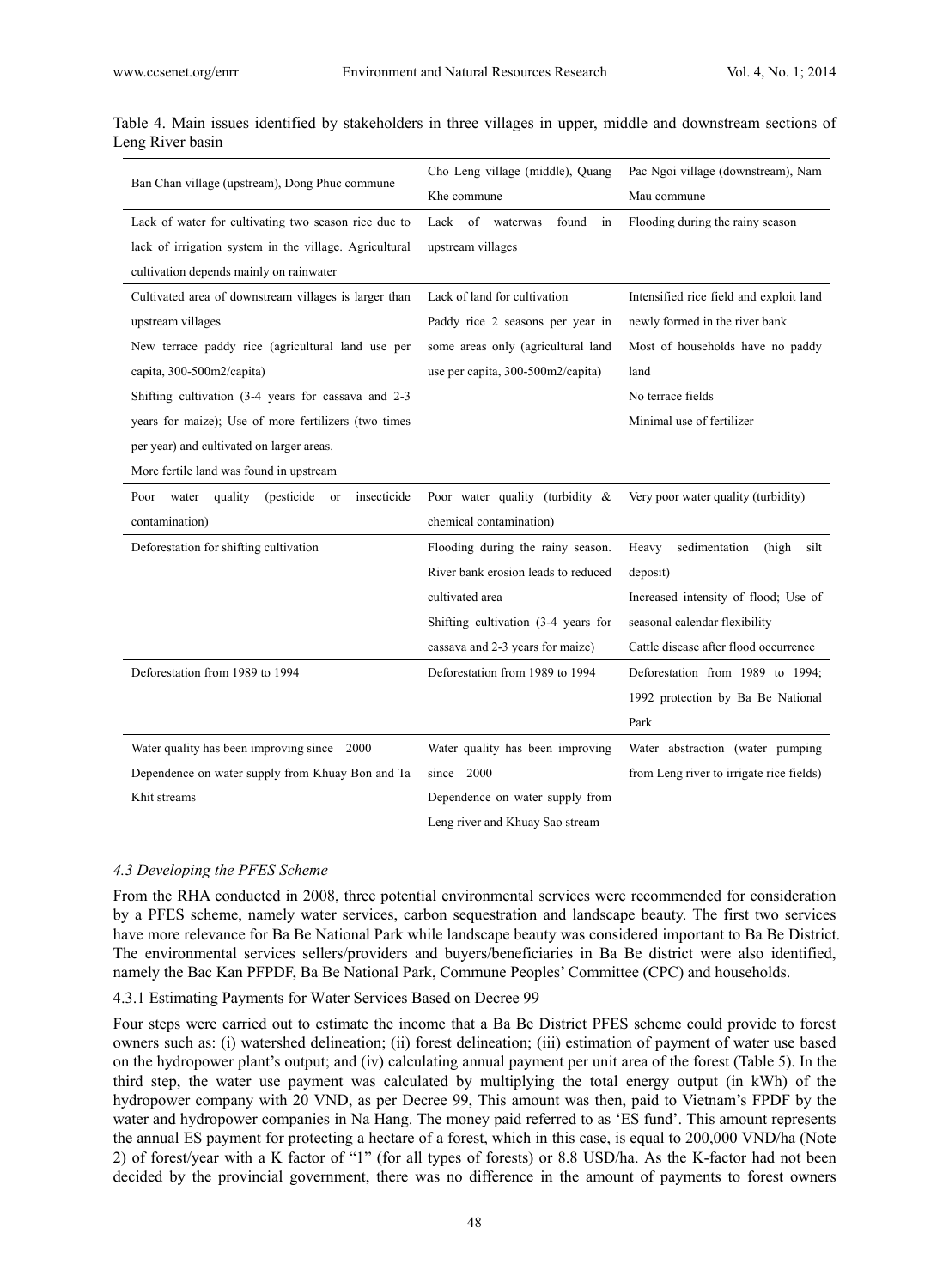according to forest status, type and origin of the forest, and level of difficulty in forest management*.*

| <b>Steps</b>                  |                                                  | Output                                                  |
|-------------------------------|--------------------------------------------------|---------------------------------------------------------|
| 1                             | Mapping the borders of Nang and Leng River       | Topography map of Nang River watershed                  |
|                               | watershed                                        |                                                         |
| $\mathfrak{D}_{\mathfrak{p}}$ | Defining the total forest area of Nang and Leng  | Total forest area of Nang River watershed is 96,602 ha. |
|                               | River watershed                                  | In which total forest area of Leng River watershed is   |
|                               |                                                  | 16,708 ha.                                              |
| 3                             | Estimating the amount to be paid by Na Hang      | Energy output of Na Hang hydropower plant: 1,238        |
|                               | hydropower plant from using water service        | million kWh in $2009$ , 1,019 million kWh in $2010$ .   |
| 4                             | Estimation of amount of environmental services   | One hectare of forest in Nang and Leng River basin is   |
|                               | payments per hectare of forest in Nang River and | paid by Na Hang hydropower plant at USD 8.8/ha/year in  |
|                               | Leng watersheds                                  | 2010 (10% of transaction cost of indirect payment has   |
|                               |                                                  | already been deducted)                                  |

Table 5. Procedures for estimating payments for water services according to Decree 99 in Ta Leng River Basin

The exchange rate used was approximately US\$1 = 20,000 VND.

# 4.3.2 Financial Flow of PFES in the Ta Leng River Basin

The local stakeholders in Bac Kan province identified the K-factors to be used in determining the payment level of ES provision based on the guidelines set by Decree 99. As indicated above, five layers of stakeholders in the Ta Leng River Basin can be further grouped into two: intermediaries and sellers. Group one consists of Vietnam FPDF, Bac Kan PFPDF, Ba Be National Park and Commune FPDF while group two consists of households and individuals (Table 6). In terms of financial flow of PFES, reference was made to Decree 99 where ES funds were supposedly paid to Bac Kan PFPDF by Vietnam's FPDF who will then, channel the funds to Ba Be National Park and the Commune People's Committee who in turn, distributes payments to individual households (Table 6). As shown, of the total amount transferred by Vietnam FPDF to Bac Kan PFPDF, a maximum 10% is budgeted for the PFPDF's activities and 5% is reserved for contingencies. The remaining 85% is transferred /paid to Ba Be National Park and Commune People's Committee where 10% (of the 85%) is retained as management fee, while 90% is for paying ES providers for undertaking forest protection activities.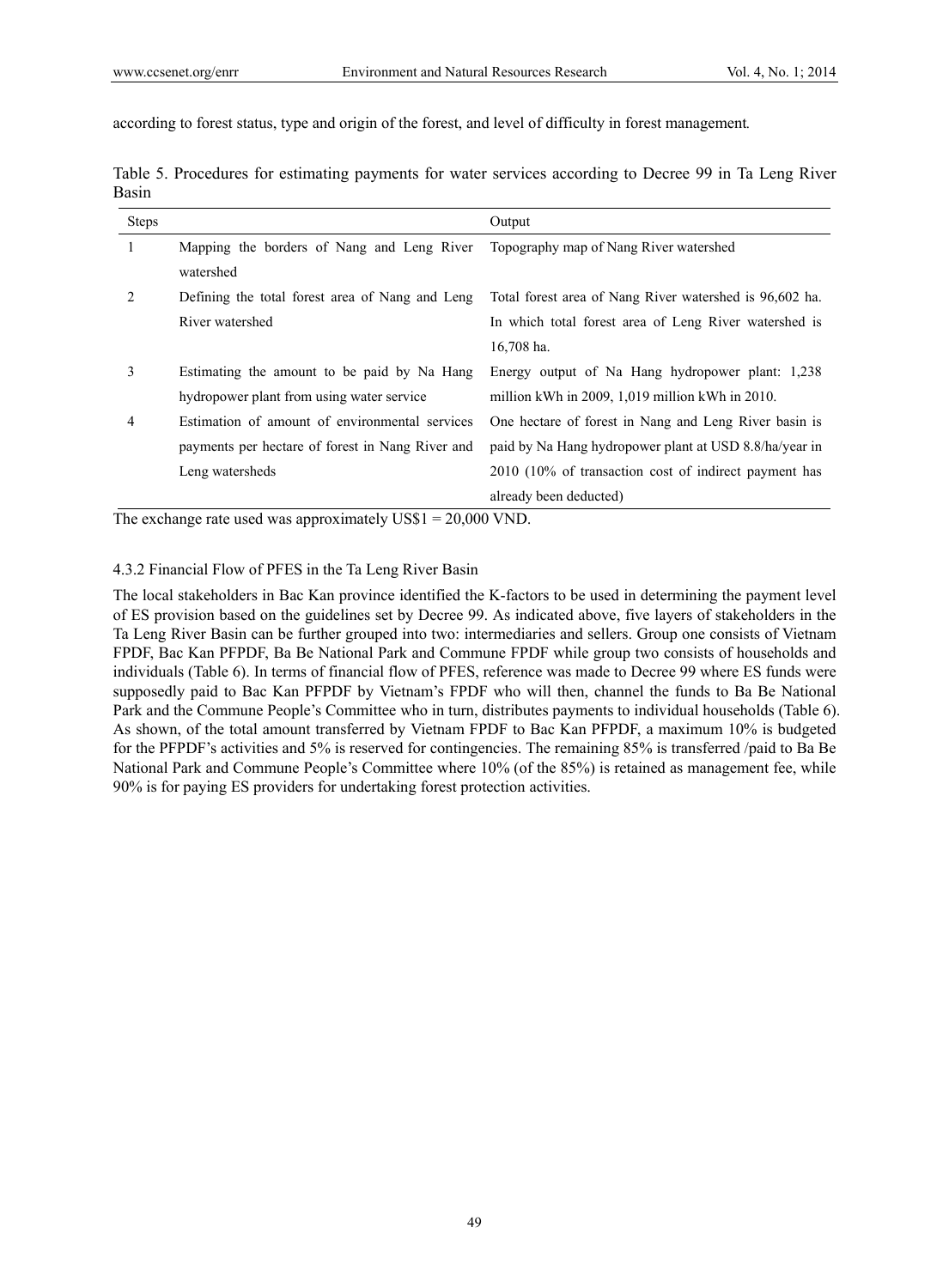| Stakeholders/actor                                                                              | Financial    | Management       | Contingency  | Basis of payment                                                         |
|-------------------------------------------------------------------------------------------------|--------------|------------------|--------------|--------------------------------------------------------------------------|
|                                                                                                 | flows $(\%)$ | fee $(\% )$      | fee $(\% )$  |                                                                          |
| Vietnam Forest Protection and                                                                   | 100          | 0.5              | $\theta$     | Forest area of the river basin                                           |
| Development Fund                                                                                |              |                  |              |                                                                          |
| BacKan PFPDF                                                                                    | 99.5         | 10               | 5            | K factors                                                                |
| Ba Be National Park and                                                                         | $>= 85$      | 10               | $\theta$     | Proposed for Leng River                                                  |
| Commune FPDF                                                                                    |              |                  |              | Basin                                                                    |
|                                                                                                 |              |                  |              | Negotiated and mutually<br>agreed K factors based on<br>local conditions |
| Village ES providers as forest<br>owners& households/individuals<br>contracted by forest owners | 90           | $\boldsymbol{0}$ | $\mathbf{0}$ |                                                                          |

### Table 6. Financial flow and benefit distribution of PFES in the Leng River basin based on Decree 99

# *4.4 Negotiating K- Factors and Payment Schemes*

4.4.1 K- Factors at the Level of Bac Kan PFPDF and National Park and Commune

During the consultation and planning process that was facilitated by ICRAF researchers and 3-PAD staff, local stakeholders suggest that K- factors be applied evenly in all districts in Bac Kan province during a pilot period of 2-3 years. Based on the experience in Son La province during the pilot phase of PFES, two options relating to K-factors were discussed and considered by Bac Kan stakeholders. The first option focuses on the capacity of forests to provide environmental services, and involves three K-factors such as forest status (K1), forest type (K2), and forest origin (K3). The second option emphasizes efficiency of payments and local awareness on PFES through forest protection and development activities, and employs only two of the three K-factors, namely forest types (K2) and forest origin (K3).

The first option is favorable because it suggests that the payment is contingent upon delivery of quality environmental services, or conditional (e.g., if local people have produced quality forest, they would get higher payments). The challenge however lies in determining the baseline status of forests, since sufficient and reliable data from the National Forest Inventory and Planning Institute (FIPI) could not be obtained. As a consequence, the second option was preferred by local stakeholders due to lack of baseline data on forest status. On a positive note, this option is straightforward, simple and suitable to the management capacity of local stakeholders, and can be adjusted overtime.

4.4.2 Proposed Payment Scheme at the Level of the National Park, Commune and Individual or Household ES Sellers

Negotiation is important in designing a PFES scheme. If properly carried out, it enables stakeholders to reach an agreement in various aspects of a PFES scheme such as contract design, payment level, rights, liabilities and criteria for monitoring. At this level, applicable K-factors and other considerations were discussed by stakeholders who agreed to apply two K-factors (K2- forest type and K-3 forest origin) and three additional criteria to determine the payment level: (i) level of investment required for protecting different types of forests; (ii) contribution of PFES to poverty reduction and improving the livelihoods of local people; and (iii) local people's expected income from forests.

Having agreed on the above criteria and the K factors to use, a pilot PFES scheme for the Ta Leng River Basin was developed with two levels of payment. The first level of payment will be between Bac Kan PFPDF and Ba Be National Park and Commune based on two K- factors, namely K2- forest type and K3- forest origin.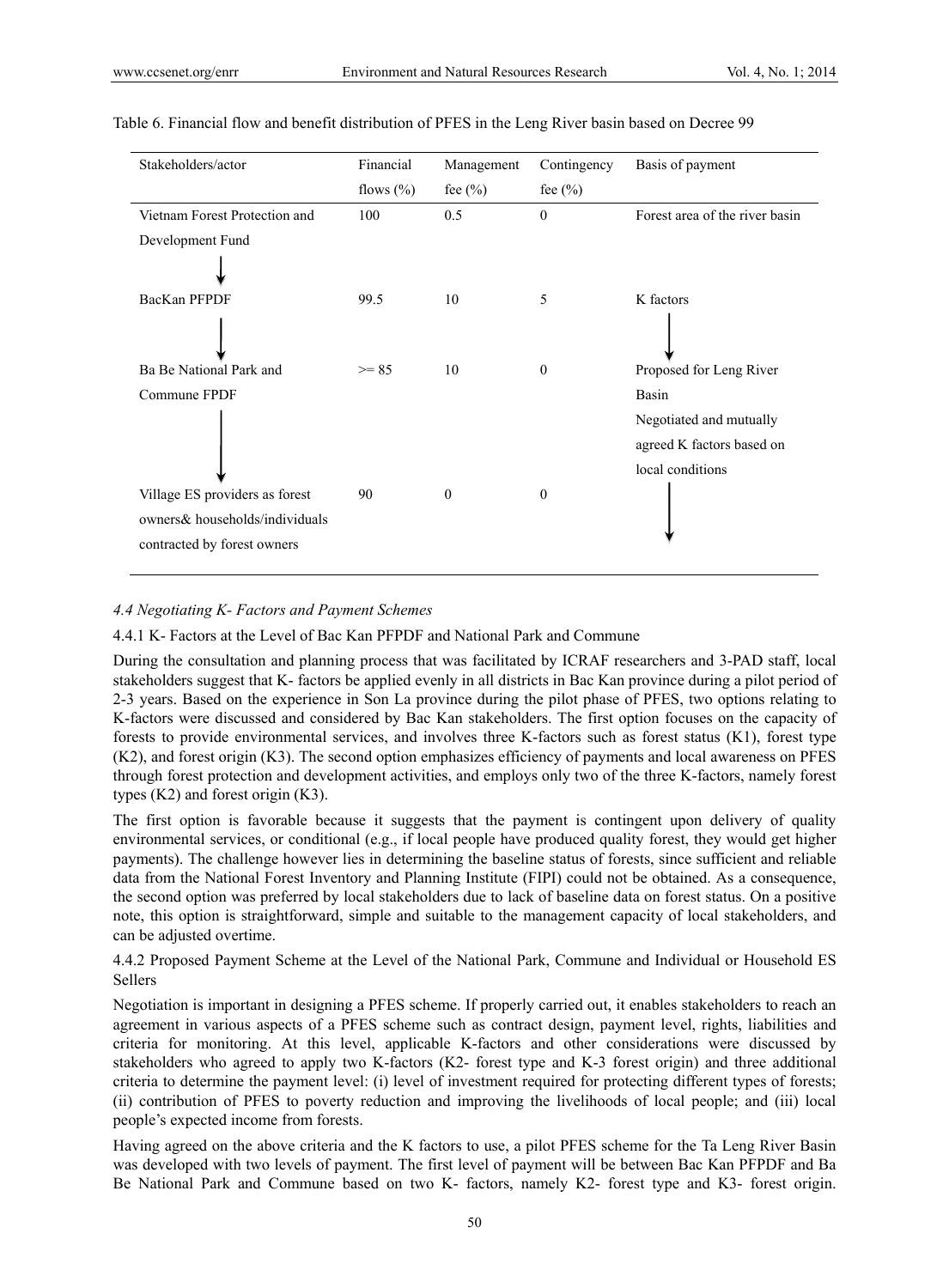Necessary technical information was to be obtained from the annual forest inventory data of the Bac Kan Provincial Department of Forest Protection. This approach is expected to incur lower transaction costs. The second level of payment will be between Ba Be National Park and Commune to individual households or groups of households contracted by forest owners. At this level, more negotiations and consultation among local actors were needed before an agreement was reached on the criteria to be used in selecting the K-factors to be applied in the PFES scheme. The negotiations sought to clarify the different expectations of all actors, agree on realistic targets, define conditional rewards, define appropriate monitoring procedures, and promote fairness. Both cash and non-cash payments were considered. The latter may involve payments through infrastructure provision such as meeting halls and road networks so that landless members of the community who could not participate in a PFES scheme can also benefit. In addition, complementary programs such as extension services, capacity building, and post-payment activities were to be facilitated. As learned from the experience of the pilot provinces, understanding the roles of local communities in the PFES scheme is highly important, which can be achieved through sensitization and capacity-building activities. It was also recognized that cash payments alone could not sufficiently address households' economic needs, so post-payment extension activities associated with the PFES scheme should run in parallel with monitoring activities.

4.4.3 Stakeholder Preferences on Benefits From or Payment for Environmental Services in the Ta Leng River Basin

The above choice of payments by ES sellers corroborates with the results of a related study that was also supported by ICRAF in 2012, in another village of the Ta Leng River Basin. Eastman (2012) (Note 3) reported that stakeholders' gave highest preference for cash incentives followed by inputs for public infrastructure, then by land use rights certificates (LURCs) for forestland. Local people indicated that cash payments should be higher than US\$10/ha or the cost norm of Programme 661 (Note 4) (1998-2010). Stakeholders added that they prefer ES payments in form of purpose-oriented cash for inputs for infrastructure projects and agricultural production rather than receive them directly from the government. Furthermore, they prefer to manage infrastructure projects themselves and volunteer labor, or allow individual households to buy specific agricultural inputs as needed.

### **5. Conclusion**

The national PFES policy provided guidance in developing a PFES scheme for the Ta Leng River Basin. The Basin hosts an array of forest resources, which are important for tourism and hydropower generation, and to the integrity of Ba Be National Park--a world Ramsar site. PFES is expected to help forest communities earn additional income from protecting and maintaining the quality of forest resources. Learning from the experience of the PFES pilot provinces, a desirable PFES scheme for the Leng River Basin is one where (i) a uniform K-factor for the provision of similar environmental services is applied; (ii) local perspectives and other important considerations are taken account in deciding which K-factors to apply at the local level; and (iii) both monetary and in-kind payments/benefits are considered. The main innovation in the Leng River PFES scheme from the pilot PFES provinces are the (i) employment of 2-levels of payments; (ii) consideration of relevant criteria in deciding the K-factors to be applied; and (iii) negotiations between Ba Be National Park and Commune FPDF and village households as ES providers. The main argument running through this experience is that, a national PFES policy is necessary to launch national conservation efforts and provide overall direction, but a local PFES scheme can be developed through inclusive negotiations, wherein local stakeholders deliberate and collaborate with everyone involved. Clearly, both the national PFES framework and local interpretation of local stakeholders are crucial in designing PFES schemes that meets the 'realistic' and 'pro-poor' elements of PFES. Engaging stakeholders in a meaningful way is a step towards meeting the pro-poor ambition of PFES. While this study is limited to a single river basin, valuable insights can be drawn by other provinces in Vietnam who are, by virtue of Decree 99, considering a PFES scheme as a means to protect forest resources and enhance environmental services without jeopardizing local livelihoods. The main issue encountered in the study is the lack of hydrological and rainfall data in the site, limiting the hydrological assessment in relation to land use change. Future research in the Ta Leng River Basin would require climatic and water data, as well as monitoring and evaluation of the PFES scheme. Nevertheless, this experience is already a source of learning for other countries wishing to develop a national PFES programme.

### **Acknowledgements**

The study reported in this paper was conducted under the projects: (i) Rewards for, Use of and Shared Investment in Pro-poor Environmental Services (RUPES) and (ii) Pro-poor Partnership for Agroforestry Development in Bac Kan Province (3PAD). The authors acknowledge the financial support of IFAD and the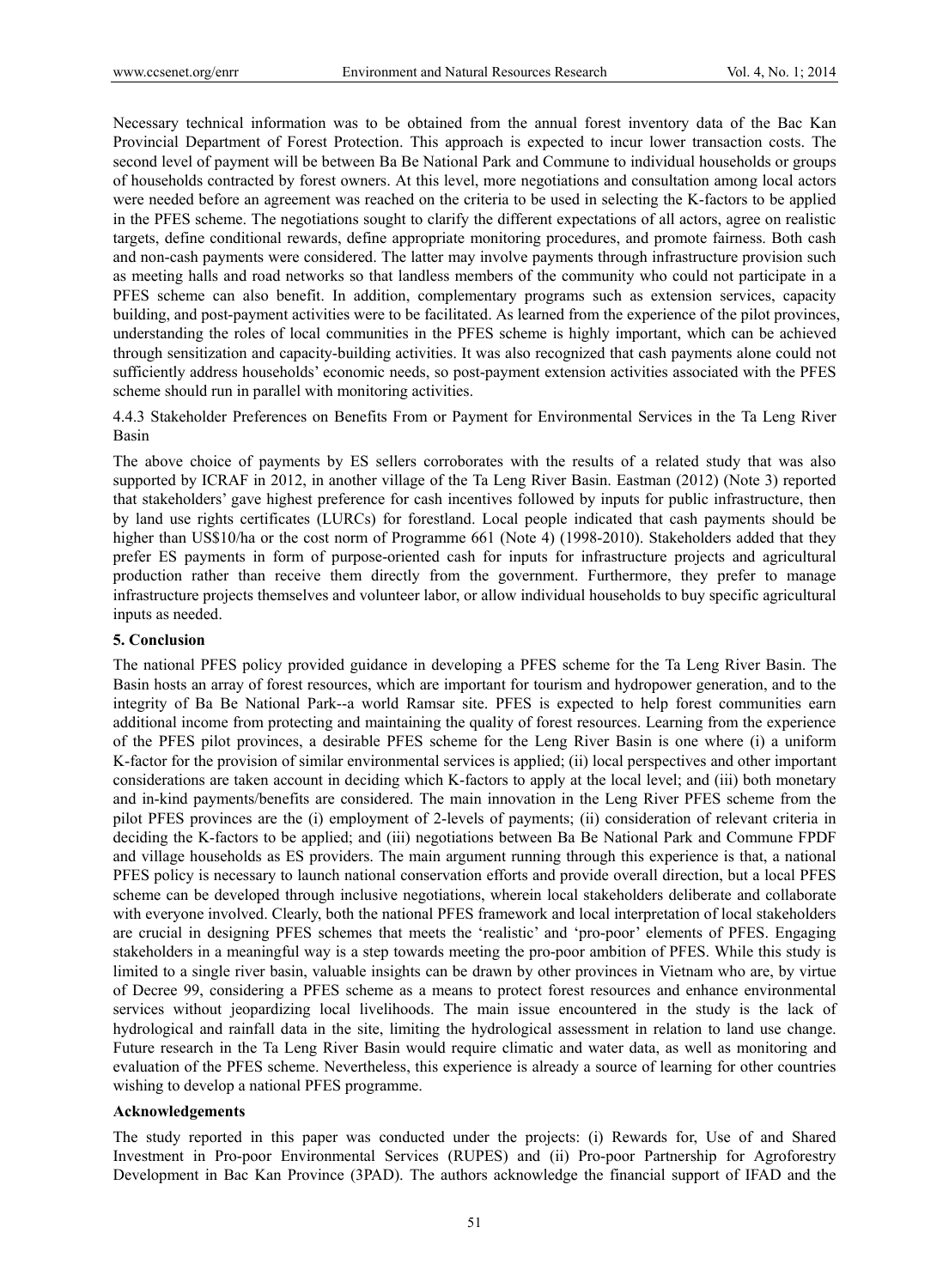collaboration with the 3PAD project.

### **References**

- Alana, G. (2009). Potential and limitations of Payments for Environmental Services (PES) as a means to manage watershed services in mainland Southeast Asia. *International Journal of Common, 3*(1), 16-40. Retrieved from http://www.thecommonsjournal.org
- Bac Kan Department of Natural Resources and Management (DoNRE, 2011). (2010). *Bac Kan Land Use Planning for the first period 2011-2015* (p. 149). Report.
- Catacutan, D. C. (2012). *Major challenges and lessons learnt from payments for forest environmental services in Vietnam*. **Retrieved Exercise 2 Retrieved** *Retrieved Retrieved Retrieved Retrieved*

http://rupes.worldagroforestry.org/sites/default/files/publications/PES%20policy%20brief%20ENG\_1.pdf

- Eastman, D., & Catacutan, D. C. (2012). Implications for REDD+ Benefit Distribution System in Vietnam. *ASB Policy Brief No. 27*. ASB Partnership for the Tropical Forest Margins, Nairobi, Kenya.
- Epule, T., Changhui, P., & Laurent, L. (2013). *Enabling Conditions for Successful Greening of Public Spaces: The Case of Touroua, Cameroon Based on Perceptions*. http://dx.doi.org/10.1007/s11842-013-9246-2
- Epule, T., Changhui, P., Laurent, L., & Zhi, C. (2013). *Policy options towards deforestation reduction in Cameroon: An analysis based on a systematic approach*. http://dx.doi.org/10.1016/j.landusepol.2013.09.004
- Hoang, M. H., & Do, T. H. (2011). *Assessing the potential for, and designing, a 'Payment for Environmental Services' scheme in BacKan province, Vietnam*. Technical Report.ICRAF, Vietnam.
- Huang, M., & Upadhyaya, S. K. (2007). Watershed-based payment for environmental services in Asia. *Winrock International Working Paper No. 06-07*. OIRED. Retrieved from http://www.oired.vt.edu/sanremcrsp/documents/PES*.*Sourcebook.Oct.2007/Sept.2007.PESAsia.pdf.
- Luan, T. D. (2011). *Payment for forest environmental services schemes. Case study in Da Nhim and Lac Duong communes in Lam Dong Province* (p. 20). ICRAF, Vietnam.
- Ministry of Labour Invalids and Social Affairs (MoLISA). (2011). Survey result of assessment of poor and nearby poverty groups, year 2011. *Decision No. 375/QD-LDTBXH* (p. 6). MoLISA.
- Swallow, B., Kallesoe, M., Iftikhar, U., van Noordwijk, M., Bracer, C., Scherr, S., … Rumley, R., (2007). Compensation and Rewards for Environmental Services in the Developing World: Framing Pan-Tropical Analysis and Comparison. *ICRAF Working Paper No. 32*. Nairobi: World Agroforestry Centre. Retrieved from http://www.worldagroforestry.org/downloads/publications/pdfs/wp14963.pdf
- The Ramsar Convention on Wetland. (2012). *The Annotated Ramsar List of Wetlands of International Importance*. Retrieved November 17, 2012, from http://www.ramsar.org/cda/en/ramsar-documents-list-annotated-ramsar-15775/main/ramsar/1-31-218%5E15 775\_4000\_0\_\_
- UN-REDD Vietnam. (2010). *Design of a REDD-compliant benefit distribution system fro Vietnam*. Retrieved from http://www.un-redd.org/Newsletter6\_Viet\_Nam\_BDS/tabid/3280/language/en-US/Default.aspx
- van Noordwijk, M., Chandler, F. J., & Tomich, T. P. (2004). *An introduction to the conceptual basis of RUPES: rewarding upland poor for the environmental services they provide* (p. 46). ICRAF-Southeast Asia, Bogor.
- van Noordwijk, M., & Leimona, B. (2010). Principles for fairness and efficiency in enhancing environmental services in Asia: payments, compensation, or co-investment? *Ecology and Society in press*. Retrieved from http://www.worldagroforestry.org/sea/Publications/files/poster/PO0250-10.PDF
- Vietnam Government. (2010). *Decree No. 99/2010/ND-CP on the Policy for Payments for Forest Environmental Services*. Retrieved from http://www.vietnamforestry.org.vn/view\_news.aspx?nid=298
- Wunder, S., Engel, S., & Pagiola, S. (2008). Taking stock: a comparative analysis of payments for environmental services programs in developed and developing countries. *Ecological Economics, 65*, 834-852. http://dx.doi.org/10.1016/j.ecolecon.2008.03.010

### **Notes**

Note 1. Major challenges and lessons learnt from Payments for Forest Environmental Services (PFES) schemes in Vietnam.